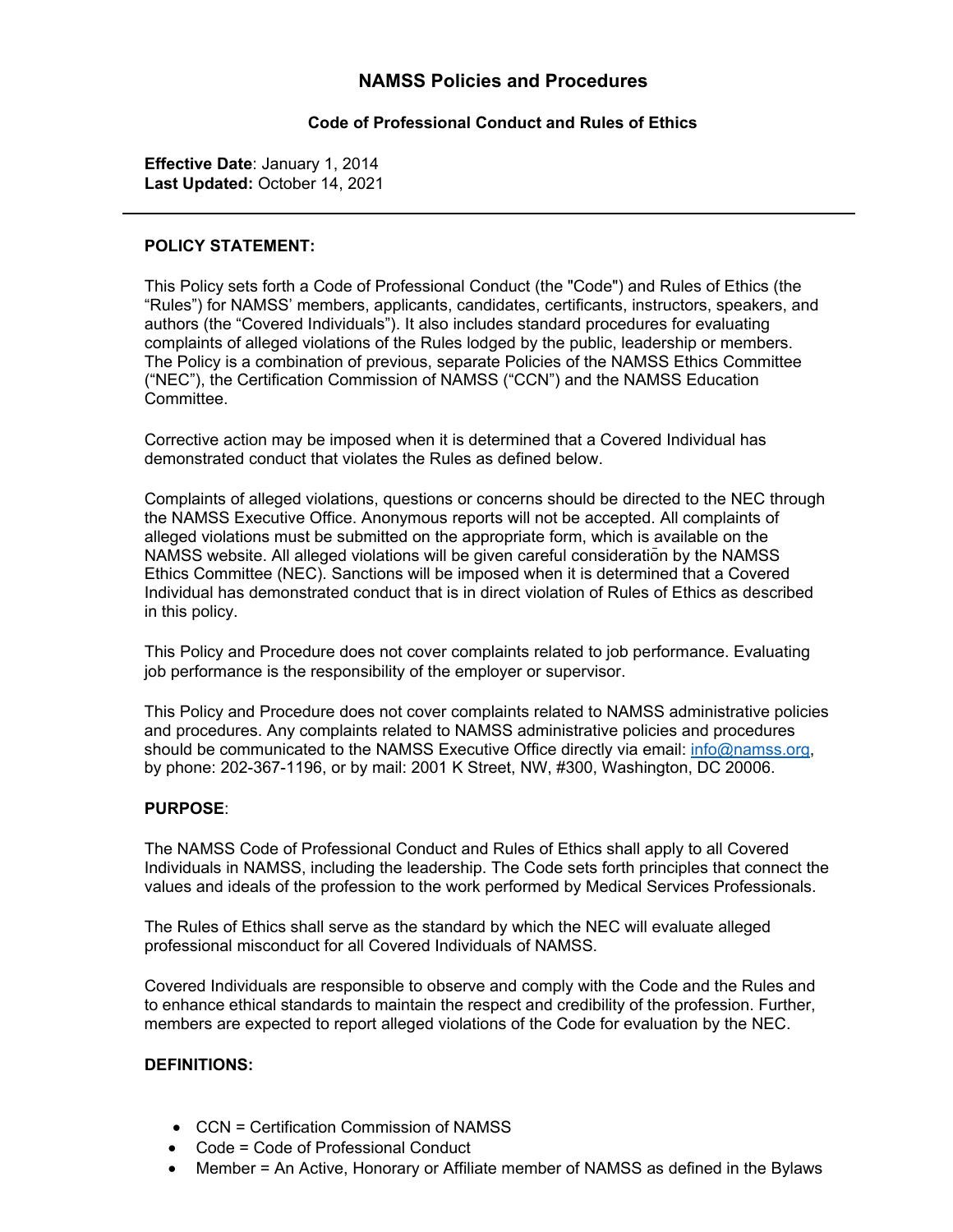- Applicant = A Medical Services Professional who has submitted an application to sit for the exam
- Candidate = A Medical Services Professional who is registered to sit for the exam.
- Certificant = A Medical Services Professional who holds current NAMSS certification(s)
- Instructors/speakers = those presenting on behalf of NAMSS or at NAMSS events
- Authors = those providing content on behalf of NAMSS or in NAMSS publications
- Covered Individuals = Includes Members, Applicants, Candidates, Certificants, Instructors, Authors, and Speakers
- Rules = Rules of Ethics
- NAMSS = National Association of Medical Staff Services
- NEC = NAMSS Ethics Committee
- Plagiarism = the practice of taking someone else's work or ideas and passing them off as one's own.

### **CODE OF PROFESSIONAL CONDUCT**:

The Covered Individuals will:

- 1. Conduct him/herself in a professional manner at all times and provide appropriate quality credentialing support when requested by a peer or superior.
- 2. Provide for patient safety and service unrestricted by the concerns of personal attributes and without discrimination on the basis of gender, sexual orientation, race, creed, religion, national origin, socioeconomic status, or any other protected classification.
- 3. Use technology consistent with the purposes for which it was designed, and employ procedures and techniques appropriately for credentialing best practices.
- 4. Assess situations; exercise care, discretion and judgment; assume responsibility for professional decisions; and act in the best interest of patients, his or her employers/healthcare providers and the public.
- 5. Demonstrate expertise by protecting the safety of patients and other members of the healthcare team through credentialing processes that meet industry standards and understanding regulatory requirements.
- 6. Practice ethical conduct appropriate to the profession and protect the patient's right for quality healthcare.
- 7. Respect and preserve confidences entrusted in the course of professional practice and reveal confidential information only as needed and in accordance with any applicable law.
- 8. Strive to improve his/her knowledge, skills and productivity by participating in continuing education and professional development activities, and sharing his/her knowledge with colleagues.
- 9. Be in compliance with policies and statements put forth by NAMSS, including, but not limited to the NAMSS Diversity and Inclusion Statement, etc.

### **THE RULES OF ETHICS:**

The Rules of Ethics set forth proscribed activity -- unacceptable professional conduct for any Covered Individual.

Because the public, healthcare providers and employers rely on the medical services professional, it is essential that all Covered Individuals act consistently with the Code. This Code is intended to maintain minimum standards of conduct and promote the protection and safety of patients. The following conduct or activities violate the ethical requirement of section 6 of the Code and, subject to the facts and circumstances, may result in sanctions as described under Administrative Procedures: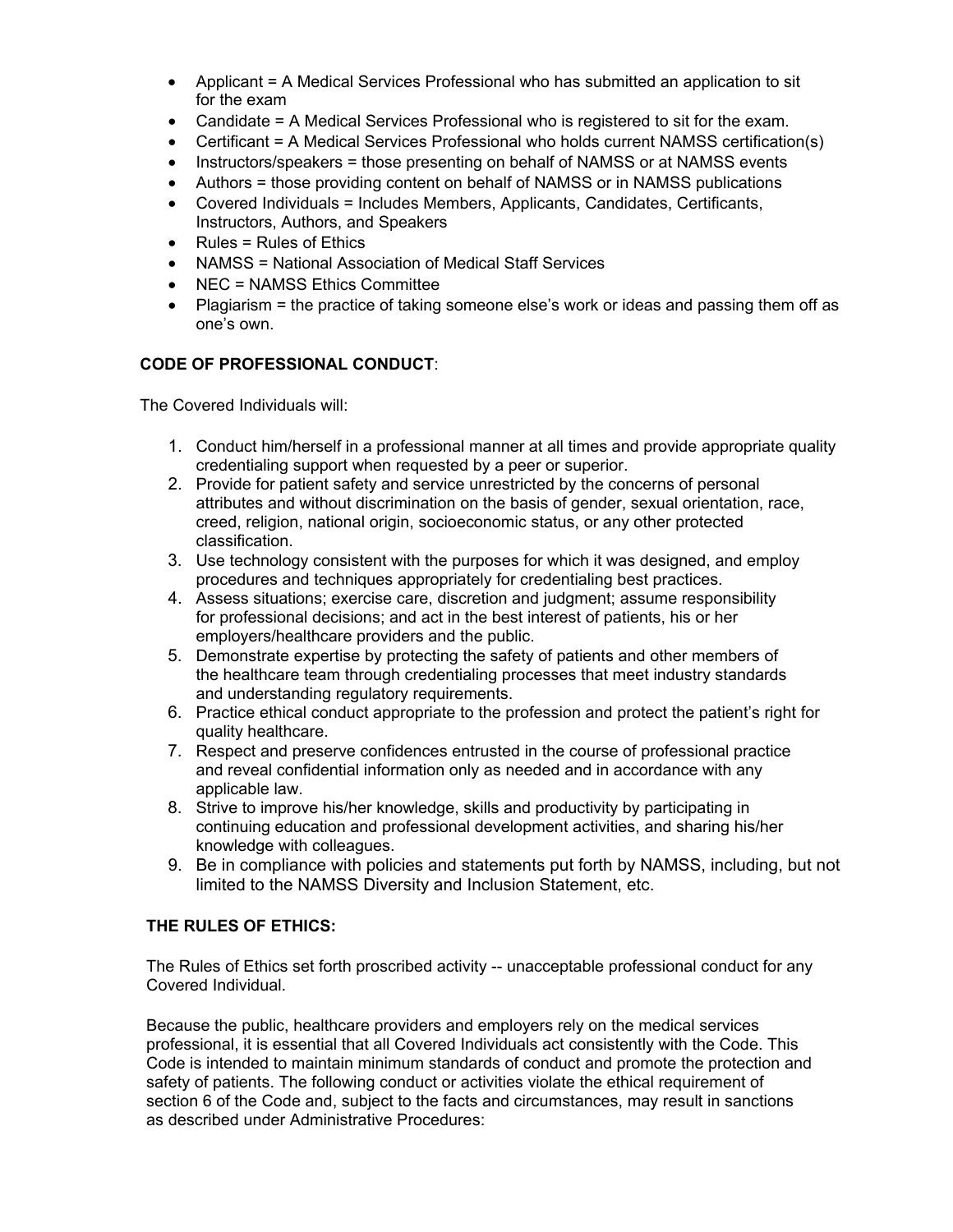- 1. Employing fraud or deceit in your work or using authority for personal gain.
- 2. Any incitement, arrest, charge, conviction, plea of guilty or nolo contendere involving a felony or misdemeanor related to ethical standards or professional conduct, including, but not limited to a crime against a person, negligent credentialing, or fraud.
- 3. Termination from any employment for conduct that is contrary to the ethical principles appropriate to the medical services profession.
- 4. Inability to practice the medical services profession with reasonable skill and safety because of the use of alcohol, drugs, chemicals, or any other material.
- 5. Adjudication by a court of competent jurisdiction, as mentally incompetent, or a person dangerous to the public.
- 6. Engaging in conduct likely to deceive, defraud, or harm the public, an employer and/or healthcare workers.
- 7. Demonstrating a willful or intentional disregard for the medical services profession duties.
- 8. Knowingly making a false statement or knowingly providing false information to NAMSS in any application or proceeding.
- 9. Making false, fraudulent, deceptive, or misleading communications to any person regarding the member's education, training, credentials, experience or qualifications, or the status of the individual's certification.
- 10. Using, without explicit authorization of the author, presentations and materials from NAMSS events (webinars, conferences, publications, etc.) in any other non-NAMSS event or publications. Plagiarism is expressly prohibited.
- 11. Inappropriately utilizing NAMSS copyright materials. This includes altering in any respect any document issued by the CCN.
- 12. Employing fraud or deceit in procuring or attempting to procure, maintain, renew, or obtain registration or reinstatement of certification issued by the CCN.
- 13. Subverting or attempting to subvert the CCN's examination process. Conduct that subverts or attempts to subvert CCN's examination process includes, but is not limited to:
	- a. Conduct that violates the security of the CPCS and/or CPMSM examination materials, such as removing or attempting to remove examination materials from an examination room, or having unauthorized possession of any portion of or information concerning a current, previous or future CPCS and/or CPMSM exam; or disclosing information concerning any portion of a current, previous or future administered examination of the CCN; or disclosing what purports to be, or under all circumstances is likely to be understood by the recipient as, any portion of or "inside" information concerning any portion of a current, previous or future administered exam of the CCN;
	- b. Conduct that violates the security of the CPCS and/or CPMSM practice examination materials, such as removing or attempting to remove practice exam materials from the vendor site, or having unauthorized possession of any portion of the practice exams; or disclosing information concerning any portion of the practice exams of the CCN;
	- c. Conduct that in any way compromises ordinary standards of test administration, such as communicating with another candidate during the administration of the examination, copying another candidate's answers, permitting another candidate to copy one's answers, or possessing unauthorized materials;
	- d. Impersonating a candidate or permitting an impersonator to take the examination on one's own behalf

## **NAMSS ETHICS COMMITTEE:**

- 1. NAMSS Ethics Committee
	- 1.1. NAMSS Ethics Committee Composition
		- 1.1.1. The NEC shall be comprised of seven members including a Chair, a Vice Chair, a public member preferably with ethics background, three members of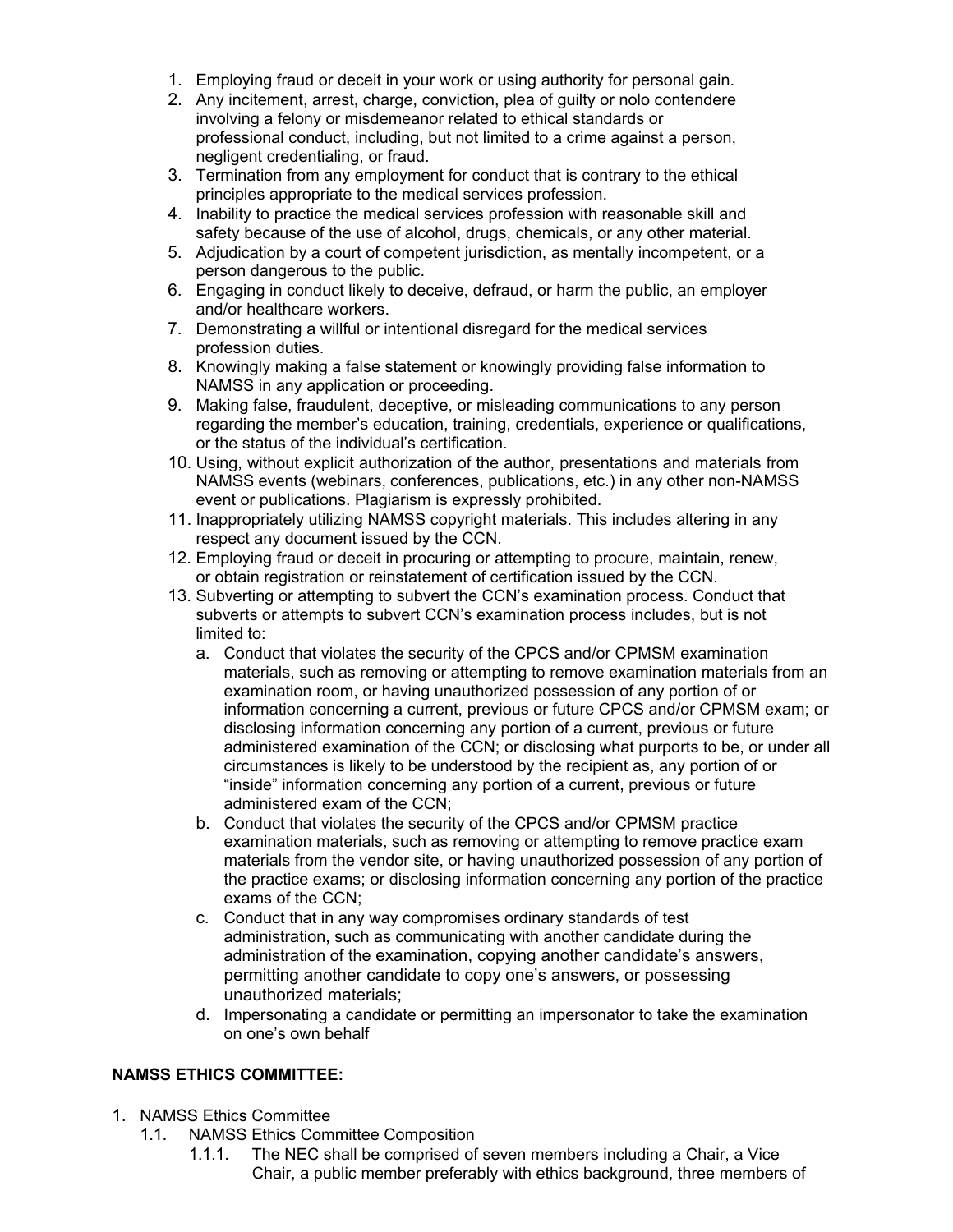NAMSS who are not on the NAMSS Board of Directors and one member from the Certification Commission of NAMSS.

- 1.1.2. The members of the NEC will be appointed by the President in consultation with the current Chair of the NEC and the Certification Commission Chair and with the approval of the NAMSS Board. The Certification Commission Chair will recommend the one Certification Commission member to serve on the committee. The NAMSS Board and Certification Commission of NAMSS remain responsible for the management of the promulgation, interpretation and enforcement of the Code.
- 1.1.3. The Chair shall be a current member of the Board who currently is not serving as an officer **OR** shall be a current member of the Certification Commission of NAMSS who is not serving as the Chair of the Certification Commission. The President shall appoint the Chair and Vice Chair of the NEC with consultation from the Chair of the Certification Commission and NAMSS Board of Directors. The Chair shall **rotate** between a *NAMSS Board member not currently serving as an Officer* and a *Certification Commission member*. The Chair and Vice Chair will each serve one-year terms and can be reappointed for up to two additional one-year terms, not to exceed a total of three (3) consecutive one-year terms in a respective office . It is recommended but not required that the Vice Chair succeed to the Chair position. The Chair presides at and participates in meetings of the NEC and is responsible directly and exclusively to the Board to fulfill the responsibilities of the Code. The Chair shall only vote on matters in the case of a tie.
- 1.1.4. The terms of service of the public member and four additional members will be a one (1) year term and are eligible for reappointment for up to two additional terms (up to three years of service). Terms may be adjusted to provide for staggering of NEC membership terms. The two members of NAMSS who are not serving on the NAMSS Board of Directors must have been NAMSS members in good standing for at least the past five (5) years and should hold a CPCS, CPMSM or dual certification.
- 1.1.5. If the involved individual is a member of the NEC, the individual will be recused from NEC activities until a final decision is rendered. Also, if any officer or member of the NAMSS Board or Certification Commission of NAMSS is the individual in question, this individual will be recused from NAMSS activities until a final decision is rendered.
- 1.1.6. Removal from NAMSS Ethics Committee. Any NEC committee member, including the Chair or Vice Chair, may be removed, for cause or without cause, by an affirmative vote of eight (8) voting members of the Board of Directors whenever in the Board's judgment the best interests of the NEC will be served by such removal. The Certification Commission Chair will be consulted prior to any removal.

### **ROLE OF THE NAMSS ETHICS COMMITTEE:**

The primary role of the NEC is to assist the NAMSS Board and CCN in maintaining the ethical standards of the association through education on, consultation about, and evaluation of the professional conduct of its members.

**Education:** NAMSS members will be required to attest annually, at time of initial or renewal of membership, to their commitment to the NAMSS Code of Professional Conduct.

NAMSS may educate members on the Code of through the following activities among others:

- 1. Webinar to be offered by the NAMSS Executive Office
- 2. Print article in current NAMSS Publication annually
- 3. Live or virtual presentation at the NAMSS Educational Conference

**Evaluation of Ethical Conduct:** The NEC will evaluate the professional conduct of NAMSS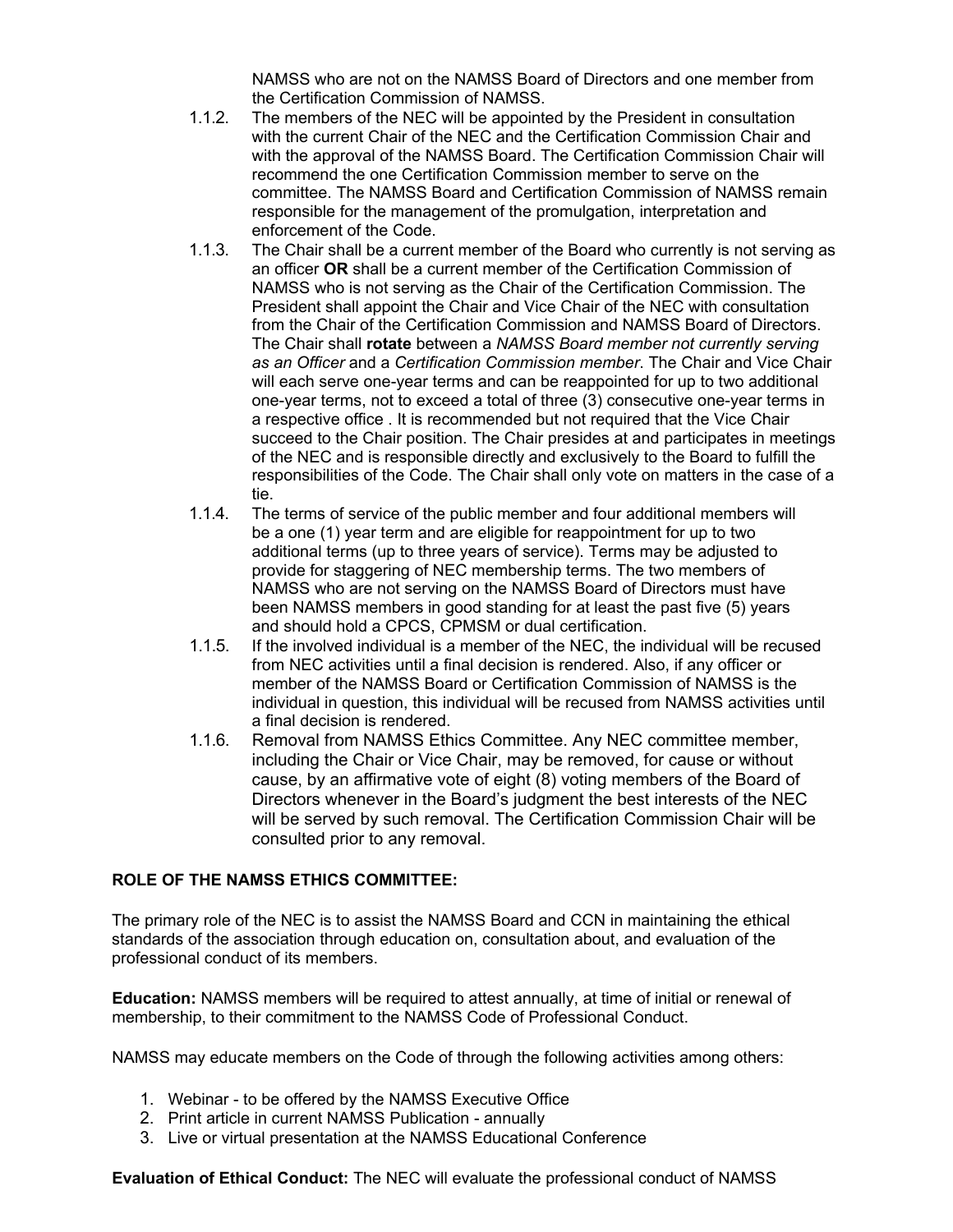members, applicants, candidates or certificants following the administrative procedures outlined below.

### **ADMINISTRATIVE PROCEDURES FOR EVALUATION OF ETHICAL CONDUCT**:

- 1. All complaints of alleged violations must be submitted on the appropriate form which is available on the NAMSS website and forwarded to the NAMSS Executive Office. Anonymous reports will not be accepted. Alleged violations received by the NAMSS Executive Office will be forwarded to the NEC Chair and Vice Chair for review.
- 2. Preliminary Screening of Potential Violation of the Ethical Rules
	- 2.1 The Chair and Vice Chair of the NEC shall review each complaint of alleged violation of the Rules of Ethics that is brought to the attention of the NEC. If there is (1) insufficient information upon which to base a charge of a violation of the Rules, or (2) the allegations against the member are patently frivolous or inconsequential, or (3) the allegation, if true, would not constitute a violation of the Rules, the Chair may summarily dismiss the matter, with concurrence of the President of NAMSS. Staff and/or legal counsel may be called on to assist in this decision and the investigation of such complaints of alleged violations. Legal counsel will be consulted in all matters that do not result in summary dismissals. The NEC Chair shall report each such summary dismissal to the NEC. Such matters shall also be routinely reported to the NAMSS Board and Certification Commission of NAMSS at their scheduled meetings; however, the identity of the individuals and details of summary dismissals that may identify the individual in question shall remain confidential.
	- 2.2 The individual subject to a complaint of alleged violation will have the opportunity to review the membership of the NEC to make sure there is not a conflict of interest.
- 3. Investigations
	- 3.1 Upon the concurrence of the NEC that there is sufficient information to warrant an investigation, the member will be notified by certified mail or other means which provides acknowledgment of receipt of the alleged violation(s) of the Rules that is being investigated. The notification will provide the member, applicant, candidate or certificant with the following information:
		- The alleged violation of the Rules;
		- The right to submit documentary materials in response to the allegations(s) within 15 business days from the date of the notification letter;
		- The obligation to cooperate with, and participate in the investigation process as determined by the NEC; and
		- A copy of these Policies and Procedures.
		- The right to a request and participate in a Hearing pursuant to Section 4, below.
		- The right to be represented by an attorney during the Hearing proceedings with the NEC as long as the committee is notified of the representation at least five (5) business days prior to the hearing date.
	- 3.2 In the event that the member in question is not reachable as a result of an incorrect address, custody of the court or return of unclaimed certified notification, the NEC reserves the right to continue with the investigation.
	- 3.3 The NEC investigation process may include but is not limited to: 1) Interview with member, applicant, candidate or certificant in question; 2) Interview with other parties involved who may or may not be members of NAMSS for the purposes of obtaining information deemed applicable to the specific violation; and 3) Review applicable documentation and data.
	- 3.4 At the conclusion of the investigation process, the member, applicant, candidate or certificant in question will be notified by certified mail of the decision of the NEC. In the event that the member in question is not reachable as a result of an incorrect address, custody of the court, or return of unclaimed certified notification, the member waives all rights to the Appeals Process.
	- 3.5 Efforts will be made to ensure that an investigation is concluded within 45 business days if no hearing is requested and 90 days if a hearing is requested. Upon conclusion of the investigation, the NEC, with the assistance of legal counsel, will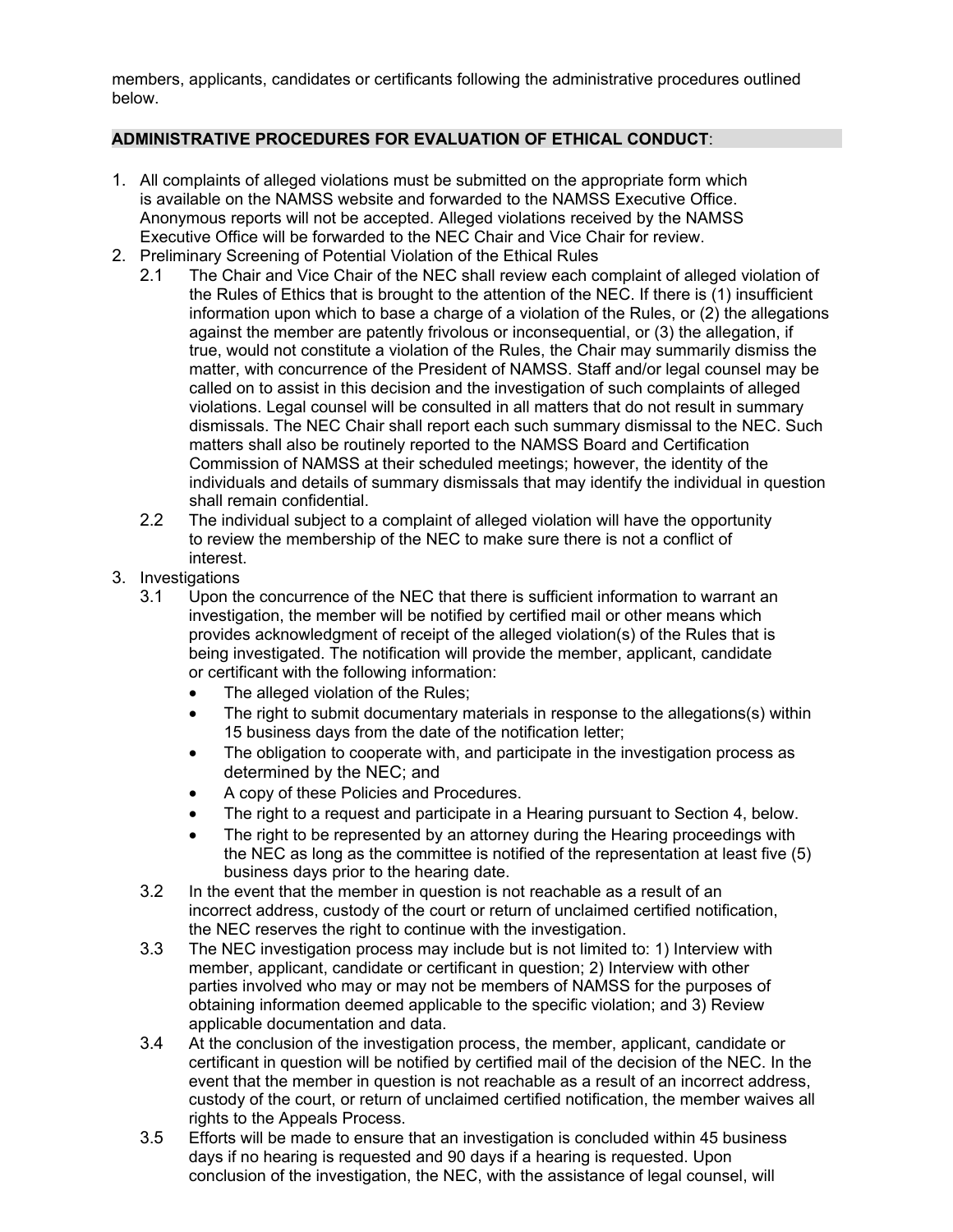develop a summary report of the investigation.

- 3.6 All interviews, documentation, hearings and appeals provided for herein shall be held confidential throughout all stages of the process. It shall be considered an ethical violation of the Rules for any member, applicant, candidate, or certificant, to make an unauthorized publication or revelation of the same, except to his or her attorney or other representative, immediate supervisor, or employer. NEC members and staff are similarly restricted from making unauthorized disclosures regarding such proceedings.
- 3.7 Actions taken by the NEC may include but are not limited to:
	- Letter of Concern;
	- Letter of Admonition;
	- Suspension of NAMSS Committee Assignment;
	- Termination of NAMSS Committee Assignment;
	- Suspension of NAMSS Membership;
	- Recommendation to the Board for termination of NAMSS Membership (refer to Bylaws 4.3) (Conviction of a felony entails an automatic relinquishment of membership);
	- Written reprimand with no effect on current or future certification(s);
	- Exclusion from presenting or publishing in NAMSS publications, events, and conferences, including NAMSS State Associations;
	- Time limited denial of an application to sit for certification;
	- Lifetime denial or an application to sit for certification;
	- Denial of an application for renewal and/or reinstatement of certification(s);
	- Time limited revocation of certification(s); or
	- Lifetime revocation of certification(s).
- 4. Hearings
	- 4.2 A member, applicant, candidate or certificant who is subject to an investigation shall have 30 business days from the date the notice of such proposed action is mailed pursuant to Section 3.1 to make a written request for a hearing and/or to submit written comments on the matter. Other Covered Individuals are not entitled to a hearing unless specifically authorized by the Board on a case by case basis.
	- 4.3 An individual shall have the right to be represented by an attorney during the hearing proceedings with the NEC as long as the committee is notified of representation at least five (5) business days prior to the hearing date; and
	- 4.4 Failure to make a written request for a hearing and/or submit written comments on the matter within the identified period of time shall waive all rights to such a hearing. A member who requests a hearing in the manner prescribed above shall advise the NEC of his or her intention to appear/speak at the hearing.
	- 4.5 Failure to appear at the hearing or to supply a written submission in response to the allegation shall be deemed a default of the merits and shall be deemed consent to whatever action or disciplinary measures the NEC determines to take. Hearings shall be held at such date, time, and place as shall be designated by the NEC. The individual shall be given at least thirty (30) business days' notice of the date, time, and place of the hearing. The individual in question has the right to have an attorney present, at their own expense. Both parties shall disclose their intentions to have an attorney present. Additionally, NAMSS will not reimburse the member in question for travel expenses related to attending the hearing. Telephone hearings may be held.
	- **4.6** The NEC conducts the hearing. Any member of the NEC whose professional activities are conducted at a location in the approximate area of the member subject to the hearing or who knows the individual personally must recuse himself or herself**.**
	- 4.7 At the hearing, the allegation against the individual in question, all relevant information that has been collected pursuant to the allegation and such other information it deems pertinent shall be presented by those who conducted the investigation. The individual in question shall have the right to present witness statements, present testimony and be heard in his or her own defense; to hear the testimony of and cross-examine any witnesses appearing at such hearing; and to present such other evidence or testimony as the NEC shall deem appropriate to do substantial justice. In the event that the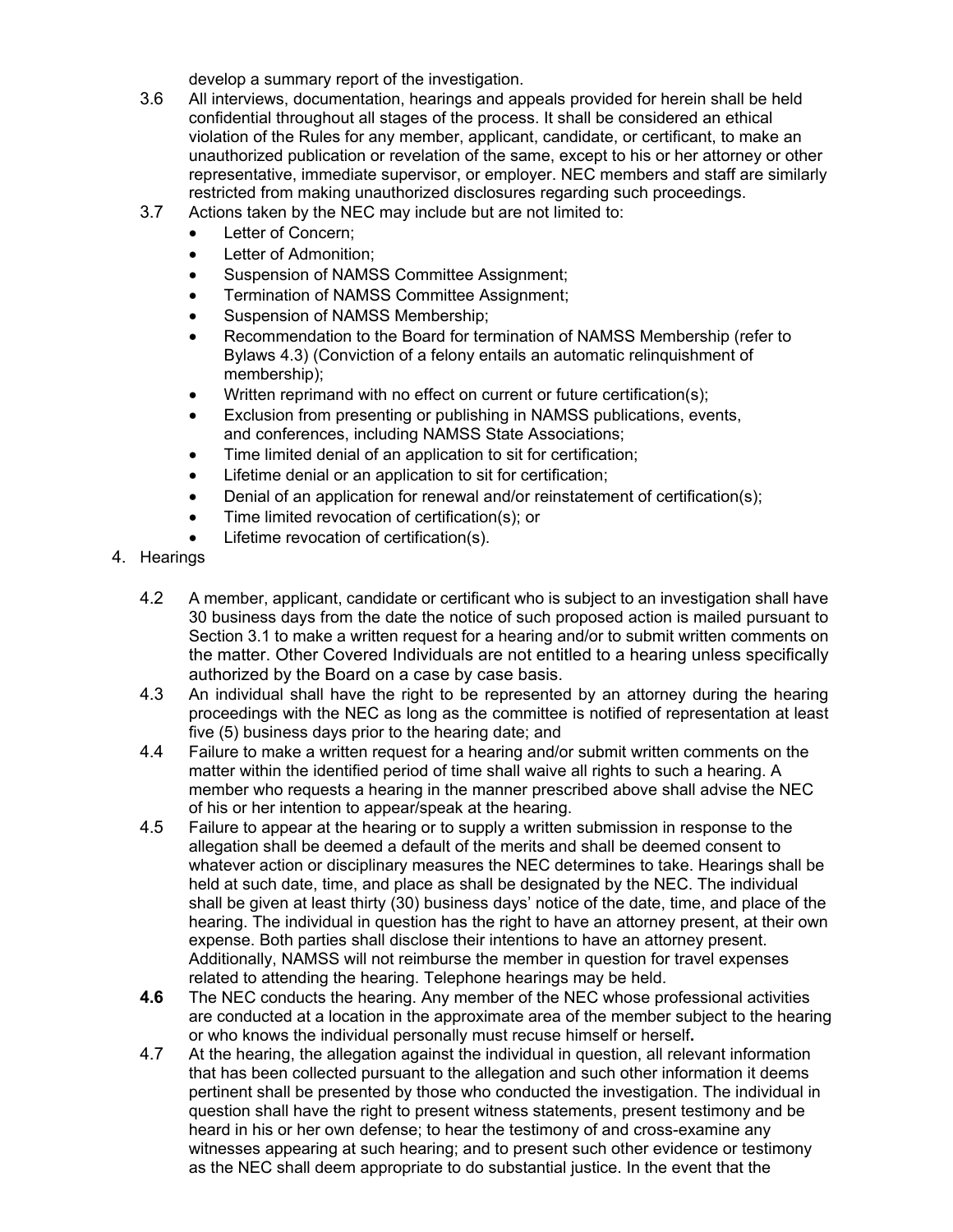individual in question has chosen to supply a written submission in response to the complaint due to the inability to attend the hearing in person, the NEC shall instead review the written submission. Any information may be considered which the NEC deems relevant or potentially relevant. The NEC shall not be bound by any legal rules of evidence.

- 4.8 The NEC shall assess the evidence presented at the hearing and all available information and shall prepare its findings and decision as to whether a violation has occurred and, if so, appropriate sanctions. Such decision shall be transmitted to the individual, to the Board, and to the CCN Chair (if the individual involved holds current NAMSS certification(s) or has made application to sit for the exam(s)) within fifteen (15) business days of any hearing and shall include the information set forth in Section 5.3, below.
- 4.9 Unless a timely appeal from any decision by the NEC is taken to the Board or Certification Commission of NAMSS in accordance with section 5.1 below the NEC decision in any matter shall be final and binding upon the member in question.
- 4.10 If no hearing is requested, the NEC may consider the matter under such procedures, as it deems appropriate.
- 4.11 Upon conclusion of the hearing, all documents related to the matter will be sent to the NAMSS Executive Office for archival purposes.

## 5. Appeals

- 5.1 Except as otherwise noted in these Administrative Procedures, the individual may appeal any decision of the NEC to the Board by submitting a written request for an appeal within thirty (30) business days after the decision. Any appeal that is determined to involve issues of an applicant, candidate or certificant's certification status will be forwarded to the CCN to hear the appeal of the decision affecting those issues. A Covered Individual who must request the right to a Hearing from the Board under Section 4.1 is not entitled to an Appeal unless the Board permits such individual to a Hearing first.
- 5.2 Appeals will be conducted telephonically unless otherwise requested by the individual.<br>5.3 The individual will be notified via Certified Mail or other means providing
- The individual will be notified via Certified Mail or other means providing acknowledgment of receipt of the request for an appeal and will be provided with the following information:
	- The right to submit documentary materials which were reasonably unavailable to the individual in the NEC proceeding. Such submissions must be made within fifteen (15) business days from the date of the notification letter;
	- The right to participate in the appeal hearing proceedings with the Board or the CCN;
	- The right to be represented by an attorney during the appeal hearing proceedings with the Board or CCN as long as the NEC is notified of representation at least five (5) business days prior to the appeal hearing date; and
	- The date of the appeal hearing, which will be held a minimum of thirty (30) business days from the date of the notification letter.
- 5.4 In the event of an appeal, those Board or CCN members who participated in the investigation or hearing at the NEC shall not participate in the appeal. The Chair or Vice Chair of the NEC shall present the case to the Board or the CCN but shall not participate in the vote. The person in question has the right to attend the appeal with lawyer representation at their own expense. Both parties shall disclose their intentions to have an attorney present at least five (5) business days prior to the hearing. The remaining members of the Board or the CCN shall consider the decision of the NEC, the applicable files and records in the case at issue and any written appellate submission of the individual in question, and shall determine whether to affirm or to overrule the decision of the NEC or to remand the matter to the NEC for further consideration. In making such determination to affirm or to overrule, findings of fact made by the NEC shall be presumptively correct if supported by any evidence. The Board may grant another hearing, hear additional evidence, or request that the individual in question provide